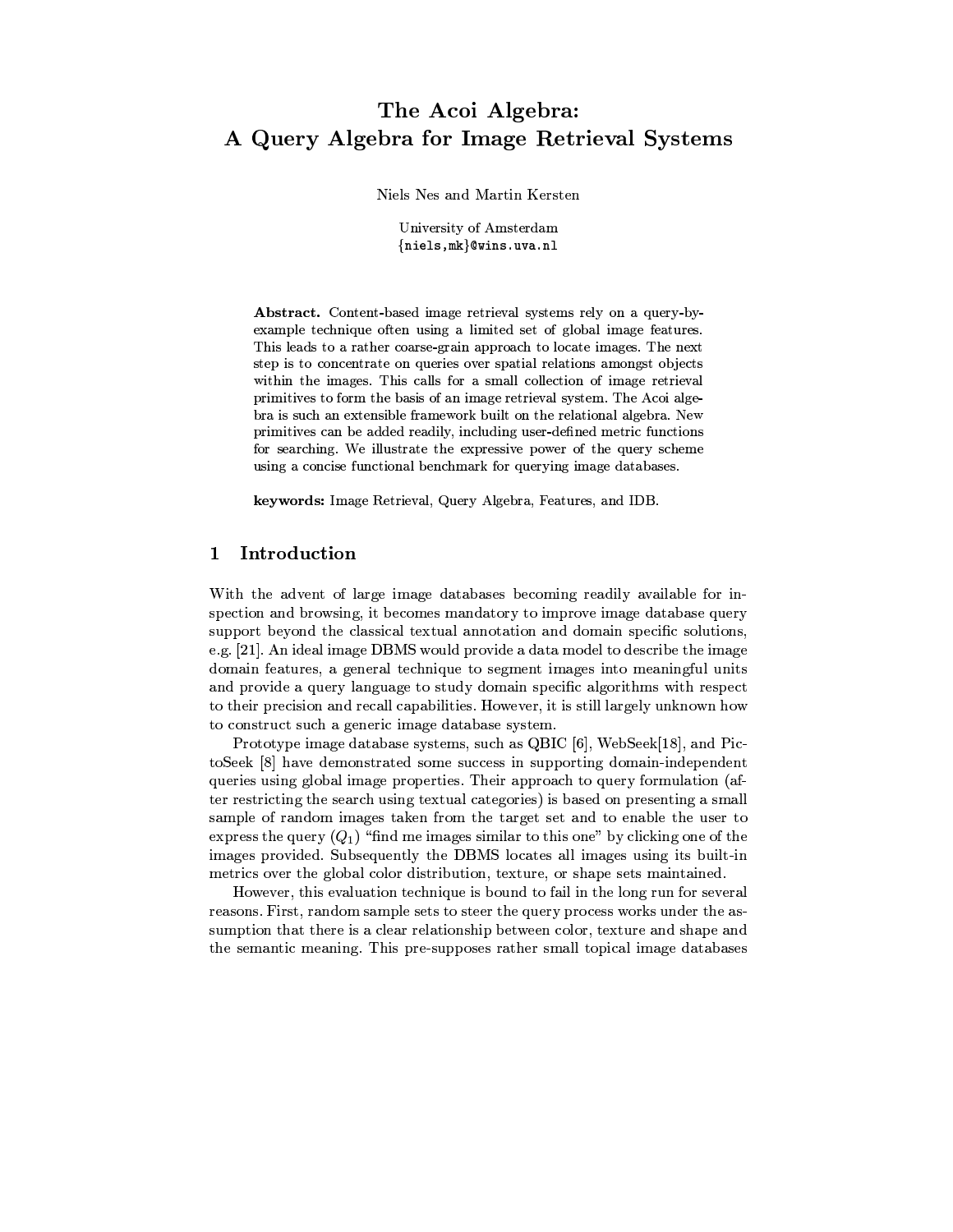and fails when the database becomes large or filled from many sources, such as envisioned for the Acoi image database<sup>1</sup>.

Second, the global image properties alone are not sufficient to prune false hits. Image databases are rarely used to answer the query  $Q_1$ . Instead, the intended user query  $(Q_2)$  is : "find me an image that contains (part of) the one selected" where the containment relationship is expressed as a (predefined) metric over selected spatial and image features or directly  $(Q_3)$ : "find me an image that contains specific features or objects using my own metric". In addition to color distribution and texture, spatial information about object locality embedded in the image is needed. A prototype system that addresses these issues is VisualSEEK[18] graphical user interface for the WebSeek image retrieval system.

What are the necessary primitives to express the metric? For example, in a large image database one could be interested to locate all images that contain part of the Coca-Cola logo. This query could be formulated by clipping part of a sample Coca-Cola logo to derive its reddish  $(R)$  and white  $(W)$  color and to formulate a query of the form:

select display(i)

from image\_region r1,r2, image i where distance(r1.avghue, R)  $< 0.2$ and distance( $r2$ .avghue,  $W$ ) < 0.2 and r1 overlaps r2 and r1,r2 in i

sort by distance( $r1$ .avghue, R), distance( $r2$ .avghue, W)

This query uses two primitive parameterized metric functions. The function *distance* calculates a distance in the color space and *overlaps* determines region containment. The former is defined as part of the color data type and the latter for the region data type.

A challenge for image database designers is to identify the minimal set of features, topological operators, and indexing structures to accommodate such image retrieval queries. In particular, those (indexed) features where their derivation from the source image is time consuming, but still can be pre-calculated and kept at reasonable storage cost. This problem becomes even more acute when the envisioned database is to contain over a million images.

In [13] we introduced an extensible image indexing algorithm based on rectangular segmentation of regions. Regions are formed using similarity measures. In this paper we extended this approach with a query algebra to express queries over the image database.

For such an image retrieval algebra we see three global requirements.

- 1. The algebra should be based on an extensional relational framework.
- 2. The algebra should support proximity queries and the computational approach should be configurable by the user.
- 3. The algebra should be computationally complete to satisfy the wide community of (none-database) image users.

 $1$  Acoi is the experimental base for the national project on multi-media indexing and search (SION-AMIS project), http://www.cwi.nl/~acoi/Amis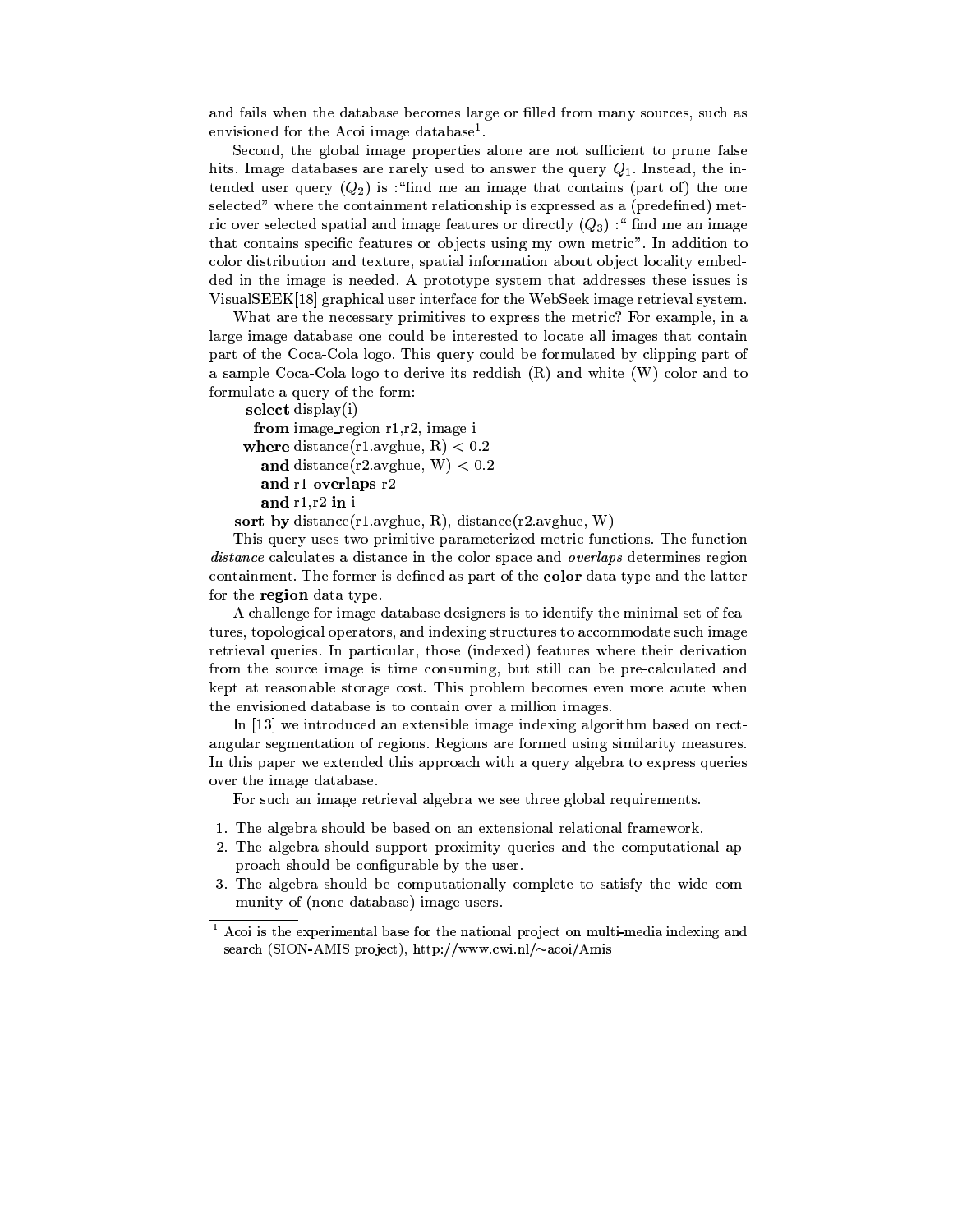The remainder of this report is organized as follows. In Section 2 we explain our database model, review available region representations and query primitives for image retrieval systems. Also we provide a short introduction to our underlying database system, called Monet. Section 3 explains the query primitives. In Section 4 we define the Acoi Image Retrieval Benchmark, which is the basis for the experimentation reported in section 5. We conclude with an indication of future research topics.

# $\boldsymbol{2}$ **Image Databases**

This Section introduces the data model for query formulation. The data model is based on regions as the abstraction of the image segmentation process. In section 2.2 we review several region representation methods. In section 2.3 query language extensions for image retrieval are reviewed to provide the background information and to identify the requirements imposed on the image DBMS. Since our image retrieval system is built using the Monet database system we also give a short introduction to Monet.

#### $2.1$ **Image Database Model**

The Acoi database is described by the ODL specification shown in Figure 1.

```
interface Img\{relationship set \langle \text{ }\textit{Fix}\text{ }\rangle data inverse \textit{Fix}::image;\cdotinterface Pix \{relationship Img image inverse Img.:data;
            relationship Reg region inverse Reg.: pixels;
\};
interface \text{Re}q \{relationship set \langle Pix \rangle pixels inverse Pix::region;relationship set \langle Seg \rangle segments inverse Seg: regions;
\cdotinterface Seg \{ }relationship set \langle Reg \rangle regions inverse Reg: segment;
             relationship set \langle Obj \rangle object inverse Obj::segments;\};
interface Obj {
            relationship set \langle Seg \rangle segments inverse Seg::object;
\};
```
Fig. 1. Data Model

The *data* relationship relates raw pixel information with an image. This is a virtual class, because each pixel is accessed from the image representation upon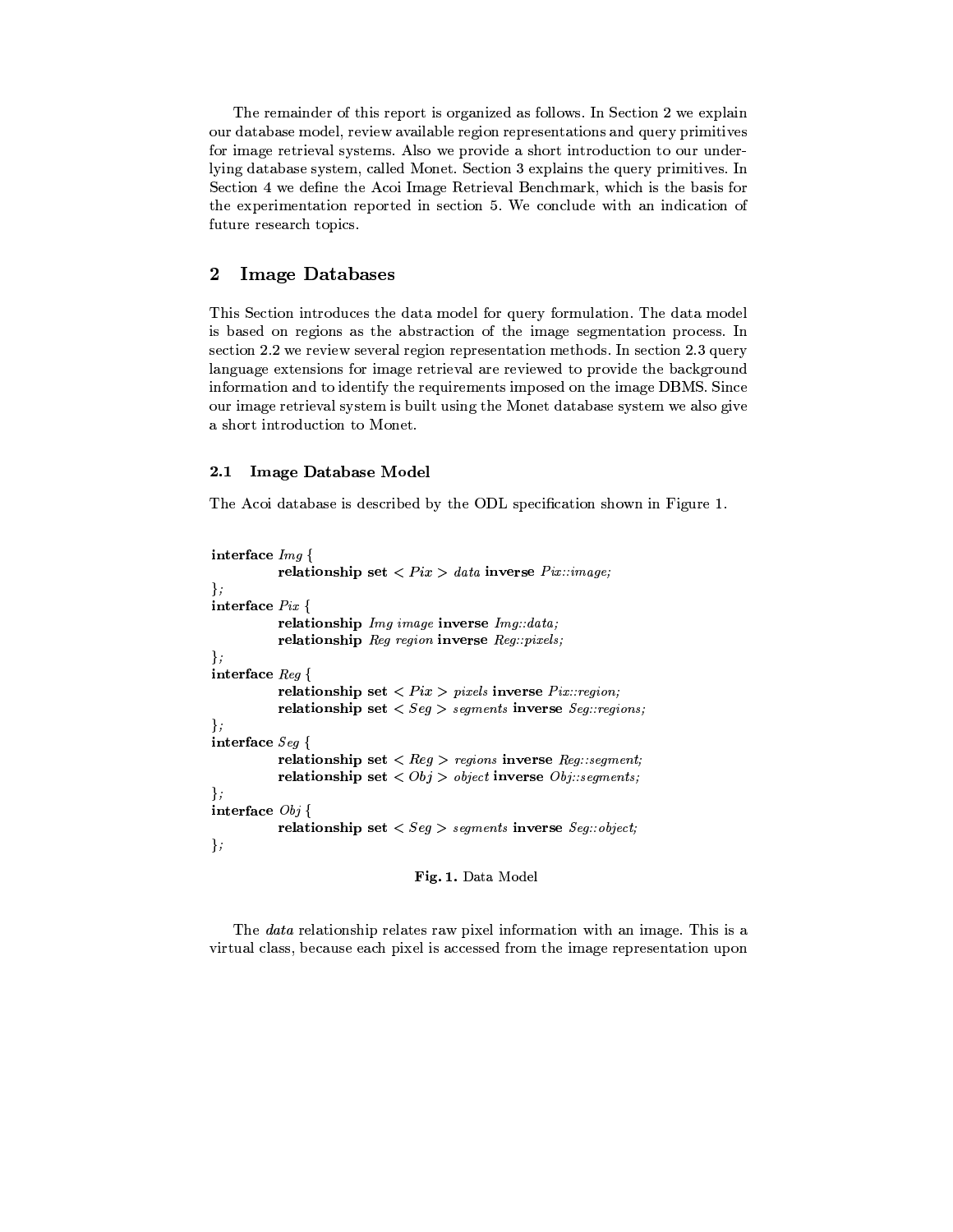need. The region relationship expresses that each pixel is part of one region only. For the time being we use rectangular regions to simplify implementation and to improve performance. The architecture has been set up to accommandate other (ir-) regular regions, like hexagons and triangulation, as well.

The segments mapping combines regions into meaningful units. The segments are typically the result of the image segmentation process, which determines when regions from a semantic view should be considered together. The model does not prescribe that regions are uniquely allocated to segments. A region could be part of several segments and applying different segmentation algorithms may result in identical region sets. The segmentation algorithm used for the current study is based on glueing together regions based on their average color similarity and physical adjacency, details of which can be found in [13].

The relationship object of the segments interface, expresses that segments can form a semantically meaningful object. An example is a set of segments together representing a car.

#### $2.2$ **Segment Representation**

The bulk of the storage deals with region representation, for which many different approaches exist. All have proven to be useful in a specific context, but none is globally perfect. The chain code as described by Freeman [7] encodes the contour of a region using the 8-connected neighborhood directions. Chain codes are used in edge, curve and corner finding algorithms [11]. It is not useful for region feature extraction, since it only represents part of the boundary of an area, no interior. The complexity is  $O(p)$  for both storage and performance, where p is the perimeter of the region.

Many boundary representations exist [10], e.g. polygons and functional shape descriptors. Functional shape descriptors use a function to approximate the region boundary. Fourier, fractal and wavelet analysis have been proposed for this  $[3, 12, 17]$ . Although these representations have very low storage requirements, i.e. each boundary is represented using a few parameters, they are of limited use aside from shape representation. Recalculation of the regions interior from polygons is very hard and from functional descriptions generally impossible.

Another representation to describe the interior of the region is run length encoding using (position, length) pairs in the scan direction [9]. Diagonal shaped regions are handled poorly by this coding schema.

The pyramid structures  $[20, 19]$  represent an region using multiple levels of detail. They are used in image segmentation and object recognition  $[20, 15]$ . These structures are very similar to the quad tree [16]. The quad tree is a hierarchical representation, which divides regions recursively into four equal sized elements. The complexity of this structure per region is  $O(p+n)$ , where the region is located in a  $2^n * 2^n$  image and p is again the perimeter of the region. Quad trees can be stored efficiently using a pointerless representation. The quad tree has been used to represent binary images efficiently. The tree needs only to store those regions which have a different color than its parent nodes.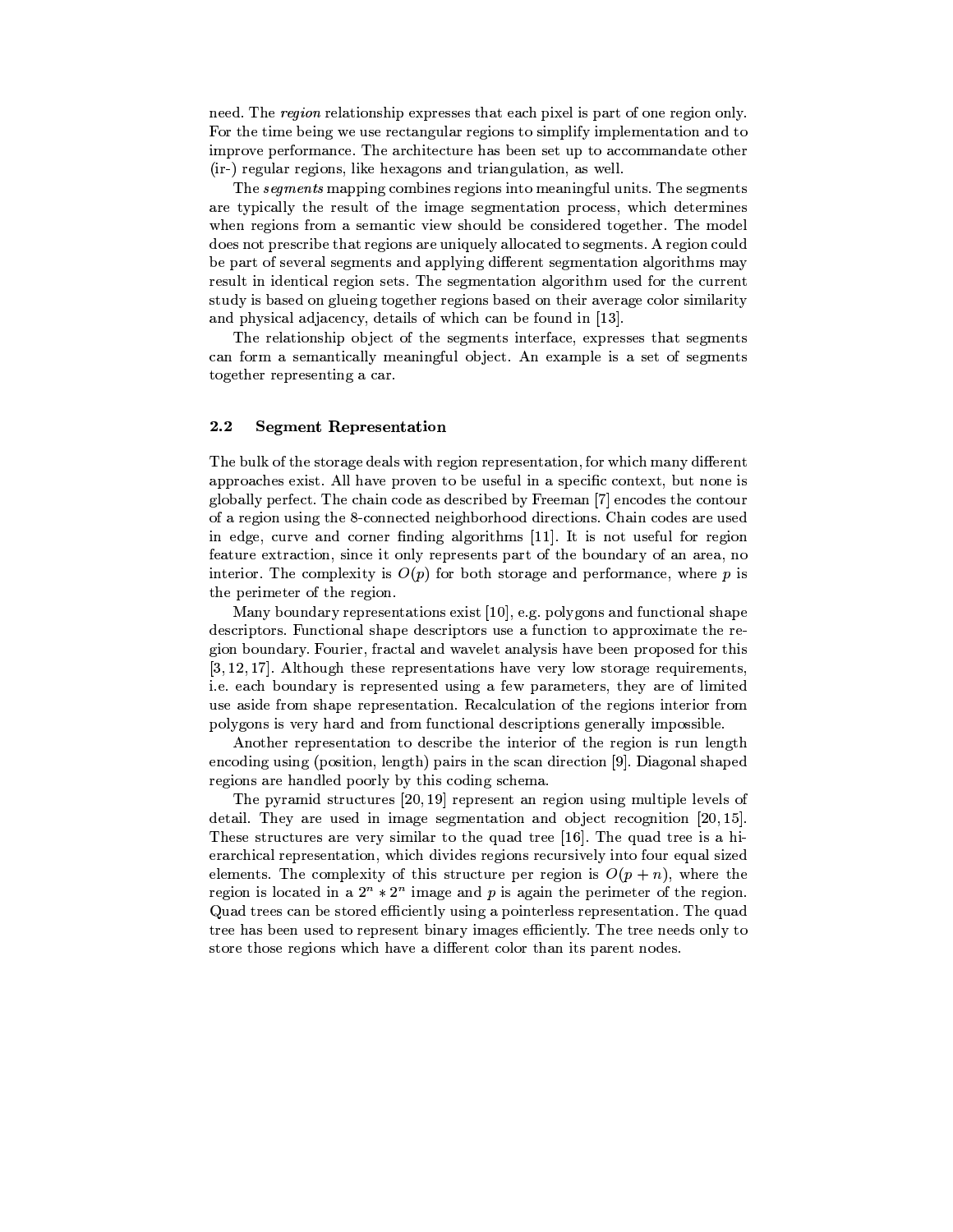Since none of the structures above solve the regions representation problem, there is a strong need for an extensible framework. It would permit domain specific representations to be integrated into a database kernel, such that scalable image databases and their querying becomes feasible.

To explore this route we use a minimalistic approach, i.e. regions are described by rectangular grids. The underlying DBMS can deal with them in an efficient manner. The domain specific rules and heuristics are initially handled by the query language and its optimizer.

#### 2.3 Image Retrieval Algebra

The image retrieval problem is a special case of the general problem of object recognition. When objects can be automatically recognized and condensed into semantic object descriptors, the image retrieval problem becomes trivial. Unfortunately, object recognition is only solved for limited domains. This calls for an image feature database and a query algebra in which a user can express domain specific knowledge to recognize the objects of interest.

Research on image retrieval algebras has so far been rather limited. The running image retrieval systems support query by example<sup>[6]</sup> or by sketch  $[18]$ , only. For example, the interface of the QBIC system lets the user choose for retrieval based on keywords or image features. These systems have a canned query for which only a few parameters can be adjusted. It does not provide a functional or algebraic abstraction to enable the user to formulate a specific request. In the WebSeek Internet demo the user can adjust a color histogram of a sample image to specify the more important colors. However, this interface allows no user defined metric on colors.

Only Photobook [14] allows for user defined similarity metric functions through dynamically loadable C-libraries. Although this approach is a step forward, it is still far from a concise algebraic framework that has boosted database systems in the administrative domain. In section 3 we introduce the components of such an algebra.

#### 2.4 **Extensible Database Systems**

Our implementation efforts to realize an image database system are focussed on Monet. Monet has been designed as a next generation system, anticipating market trends in database server technology. It relies on a network of workstations with affordable large main memories  $(> 128 \text{ MB})$  per processor and high-performance processors  $(> 50$  MIPS). These hardware trends pose new rules to computer software  $-$  and to database systems  $-$  as to what algorithms are efficient. Another trend has been the evolution of operating system functionality towards micro-kernels, i.e. those that make part of the Operating System functionality accessible to customized applications.

Given this background, Monet was designed along the following ideas: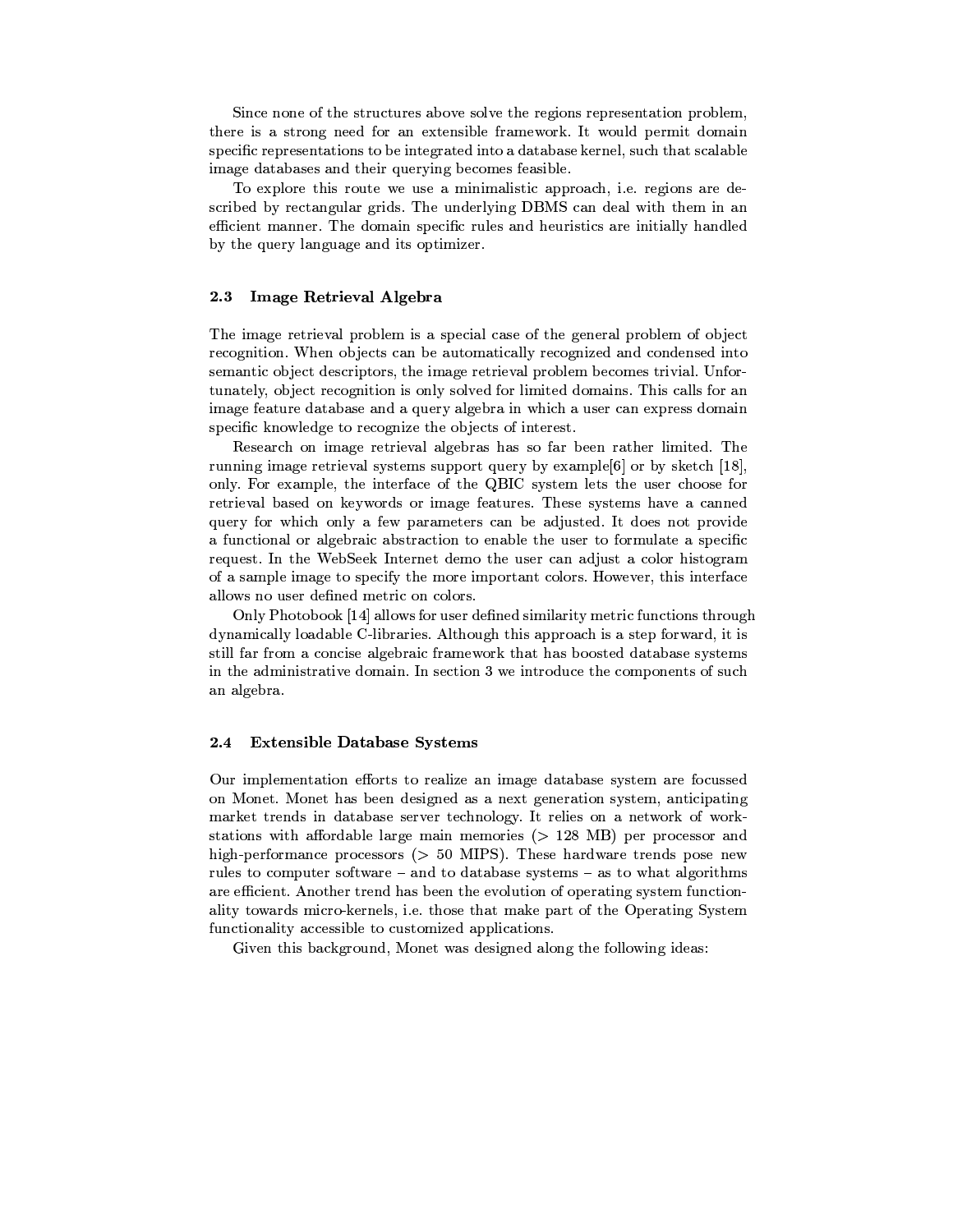- Binary relation storage model. Monet vertically partitions all multiattribute relationships in Binary Association Tables (BATs), consisting of [01D, attribute] pairs. This Decomposed Storage Model (DSM) [5] facilitates table evolution. And it provides a canonical representation for a variety of data models, including an object-oriented model [1]. Moreover, it leads to a simplified database kernel implementation, which enables readily inclusion of additional data types, storage representations, and search accelerators.
- Main memory algorithms. Monet makes aggressive use of main memory by assuming that the database hot-set fits into its main memory. For large databases, Monet relies on virtual memory management by mapping files into it. This way Monet avoids introducing code to 'improve' or 'replace' the operating system facilities for memory/buffer management. Instead, it gives advice to the lower level OS-primitives on the intended behavior<sup>2</sup> and lets the MMU do the job in hardware. Experiments in the area of Geographical Information Systems<sup>[2]</sup> and large object-oriented applications [1] have confirmed that this approach is performance-wise justified.
- Monet's extensible algebra. Monet's Interface Language (MIL) is an interpreted algebraic language to manipulate the BATs. In line with extensible database systems, such as Postgres, Jasmine and Starburst, Monet provides a Monet Extension Language (MEL). MEL allows you to specify extension modules to contain specifications of new atomic types, new instance- or setprimitives and new search accelerators. Implementations have to be supplied in  $C/C++$  compliant object code.

# 3 **Algebraic Primitives**

Analysis of the requirements encountered in image retrieval and the techniques applied in prototype image systems, such as  $[6, 18, 8]$ , indicate the need for algebraic operators listed in Table 1. The parameter i denotes an image, p a pixel, r a region,  $s$  a segment and  $o$  an object. Most functions are overloaded as indicated by a combination of  $iprso$ .

The first group provides access to the basic features of images, pixels, regions. segments and objects. Their value is either stored or calculated upon need. The Point, Color, Vector and Histogram data types are sufficient extensions to the base types supported by the database management system to accommodate the features encountered in practice so far.

The second group defines topological relationships. This set is taken from [4], because there is no fundamental difference between spatial information derived from images and spatial information derived from geographic information systems.

The third group addresses the prime algorithmic steps encountered in algorithms developed in the Image processing community. They have been generalized from the instance-at-a-time behavior to the more convenient set-at-a-time

<sup>&</sup>lt;sup>2</sup> This functionality is achieved with e.g.  $mmap()$ ,  $madvise()$ , and  $mlock()$  Unix system calls.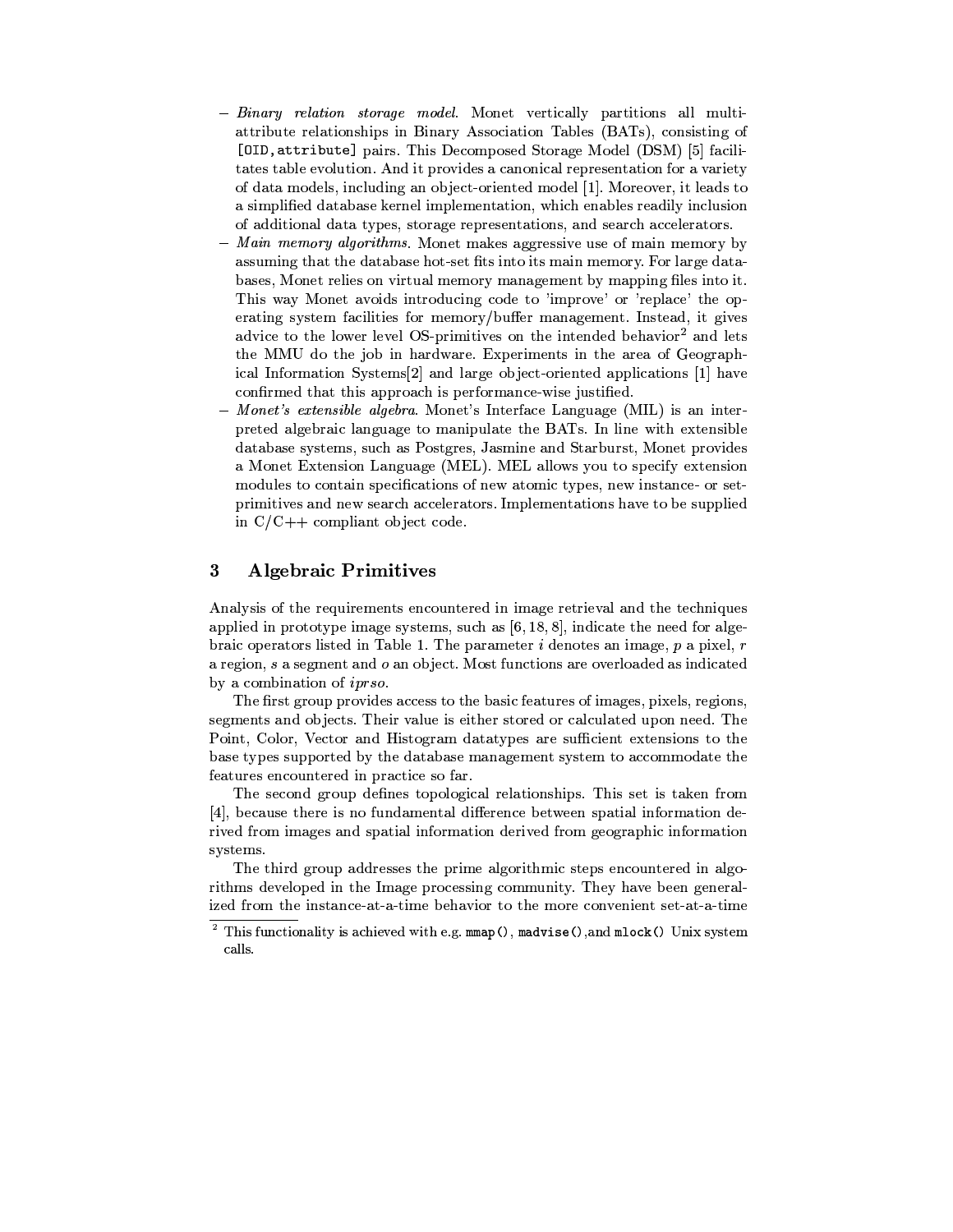| Properties                                                                     |                                |
|--------------------------------------------------------------------------------|--------------------------------|
| area(iprso)                                                                    | $\rightarrow$ float            |
| perimeter(iprso)                                                               | $\rightarrow$ float            |
| center(iprso)                                                                  | $\rightarrow$ point            |
| $avg\ color(iprso)$                                                            | $\rightarrow$ color            |
| $color\_hist(iprso)$                                                           | $\rightarrow Histogram$        |
| $\emph{teture}(iprso)$                                                         | $\rightarrow vector$           |
| moment(iprso)                                                                  | $\rightarrow$ float            |
| Topological operations                                                         |                                |
| $\overline{touch (pro, prso)}$                                                 | $\rightarrow boolean$          |
| inside (pro, pres)                                                             | $\rightarrow boolean$          |
| cross(prso, prso)                                                              | $\rightarrow \textit{boolean}$ |
| overlap (pro, prso)                                                            | $\rightarrow boolean$          |
| disjoint(prso, prso)                                                           | $\rightarrow boolean$          |
| Join operations                                                                |                                |
| $F\_join_{f(prso,pro)}(\lbrace prso \rbrace, \overline{\lbrace prso \rbrace})$ | $\rightarrow$ {prso}           |
| $M\_join_{d(prso, prso), m}(\{prso\}, \{prso\})$                               | $\rightarrow$ {prso}           |
| $P\_join_{p(prso,pro)}(\{pro\},\{pro\})$                                       | $\rightarrow$ {prso}           |
| Selection operations                                                           |                                |
| $F\_find_{f(iprso,iprso)}(\{iprso\},iprso)$                                    | $\rightarrow iprso$            |
| $M\_select_{d(iprso,iprso),m}(\{iprso\},iprso) \rightarrow \{iprso\}$          |                                |
| $P\_select_{p(iprso,iprso)}(\{iprso\},iprso)$                                  | $\rightarrow$ {iprso}          |
| Ranking and Sample operations                                                  |                                |
| $\overline{P\text{-}sort(\{iprso\})}$                                          | $\rightarrow$ { <i>iprso</i> } |
| $M\_sort_{d(iprso,iprso)}(\{iprso\},iprso)$                                    | $\rightarrow$ {iprso}          |
| $N\_sort(\{iprso\})$                                                           | $\rightarrow \{iprso\}$        |
| $Top(\lbrace iprso \rbrace, int)$                                              | $\rightarrow$ { <i>iprso</i> } |
| $Slice({\{iprso\}}, {int}, {int})$                                             | $\rightarrow$ { <i>iprso</i> } |
| $Sample({\{iprso\}, int})$                                                     | $\rightarrow$ {iprso}          |

Table 1. The Image Retrieval Algebra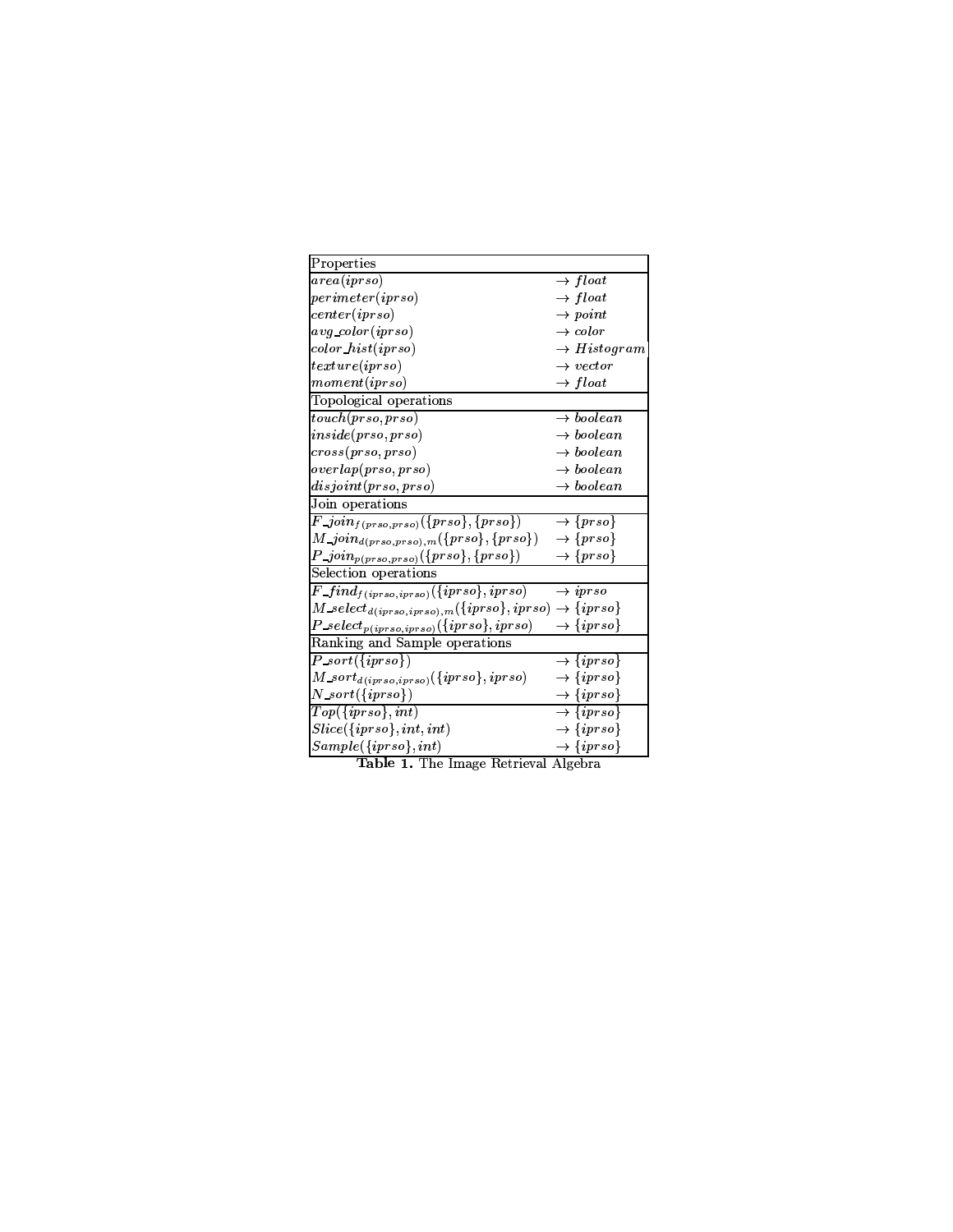behavior in the database context. This group differs from traditional relational algebra in stressing the need for  $\theta$ -like joins and predicates described by complex mathematical formulae.

A *fitness* join  $(F_j \circ in)$  combines region pairs maximizing a fitness function,  $f(rs, rs) \rightarrow float$ . The pairs found merge into a single segment. The metric join  $(M\_join)$  finds all pairs for which the distance is less than the given maximum m. The distance is calculated using a given metric function,  $d(rs, rs) \rightarrow float$ . The last function in this group, called *predicate* join  $(P_join)$ , is a normal join which merges regions for which the predicate  $p$  holds. An example of such an expression is the predicate "similar", which holds if regions  $r_1$  and  $r_2$  touch and the average colors are no more than 0.1 apart in the domain of the color space. A functional description is:

```
\operatorname{similar}(r r_1, r r_2) :=touch(r_1, r_2) and
         distance(r_1. avg\_color, r_2. avg\_color) < 0.1
```
The next group of primitives is needed for selection. The fitness find  $(F\_find)$ returns the region which fits best to the given region, according to fitness function  $f(rs, rs)$ . The metric select (M\_select) returns a set of regions at most at distance m, using the given metric  $d(rs, rs)$  function. The predicate select  $(P\_select)$ selects all regions from the input set for which the predicate is valid.

| Join operations                                                                  | $_{\mathrm{result}}$                                                                                                      |
|----------------------------------------------------------------------------------|---------------------------------------------------------------------------------------------------------------------------|
| $F\_{join_f(L, R) \rightarrow \{pro\}$                                           | $\left[ \left\{ \ln \left  \ln \epsilon L R, \mathcal{A} \right ' r' \in \overline{L} R \wedge f(l',r') \right\} \right]$ |
| $M\_join_{d,m}(L,R) \rightarrow \{pro\}$                                         | $\left \left\{l r \middle  l r \in LR \wedge d(l, r) < m\right\}\right $                                                  |
| $P\_{join_p}(L, R) \rightarrow \{pro\}$                                          | $\{lr lr \in LR \wedge p(l,r)\}\$                                                                                         |
| Selection operations                                                             | result                                                                                                                    |
| $F\_find_f(L, r) \rightarrow iprso$                                              | $\overline{l \in L}, \, \overline{\beta}l' \in L \wedge f(l',r) > f(l,r)$                                                 |
| $M\_select_{d,m}(L,r) \rightarrow \{iprso\}   \{l   l \in L \wedge d(l,r) < m\}$ |                                                                                                                           |
| $ P\_select_p(L, r) \rightarrow \{iprso\} $                                      | $\{l   l \in L \wedge p(l, r)\}\$                                                                                         |

Table 2. Signatures of the Join and Selection operations

The last group can be used to sort region sets. We have encountered many algorithms with a need for a partial order. P\_sort derives a partial order amongst objects. Each entry may come with a weight which can be used by the metric sort  $(M_{\mathcal{A}}^{f}$  ort. This sort operation is based on a distance metric between all regions in the set and a given region. The N\_sort uses a function to map regions onto the domain  $N$ .

After the partial order the  $Top$  returns the top n objects of the ordered table. The Slice primitive will slice a part out of such an ordered table. The Sample primitive returns a random sample from the input set.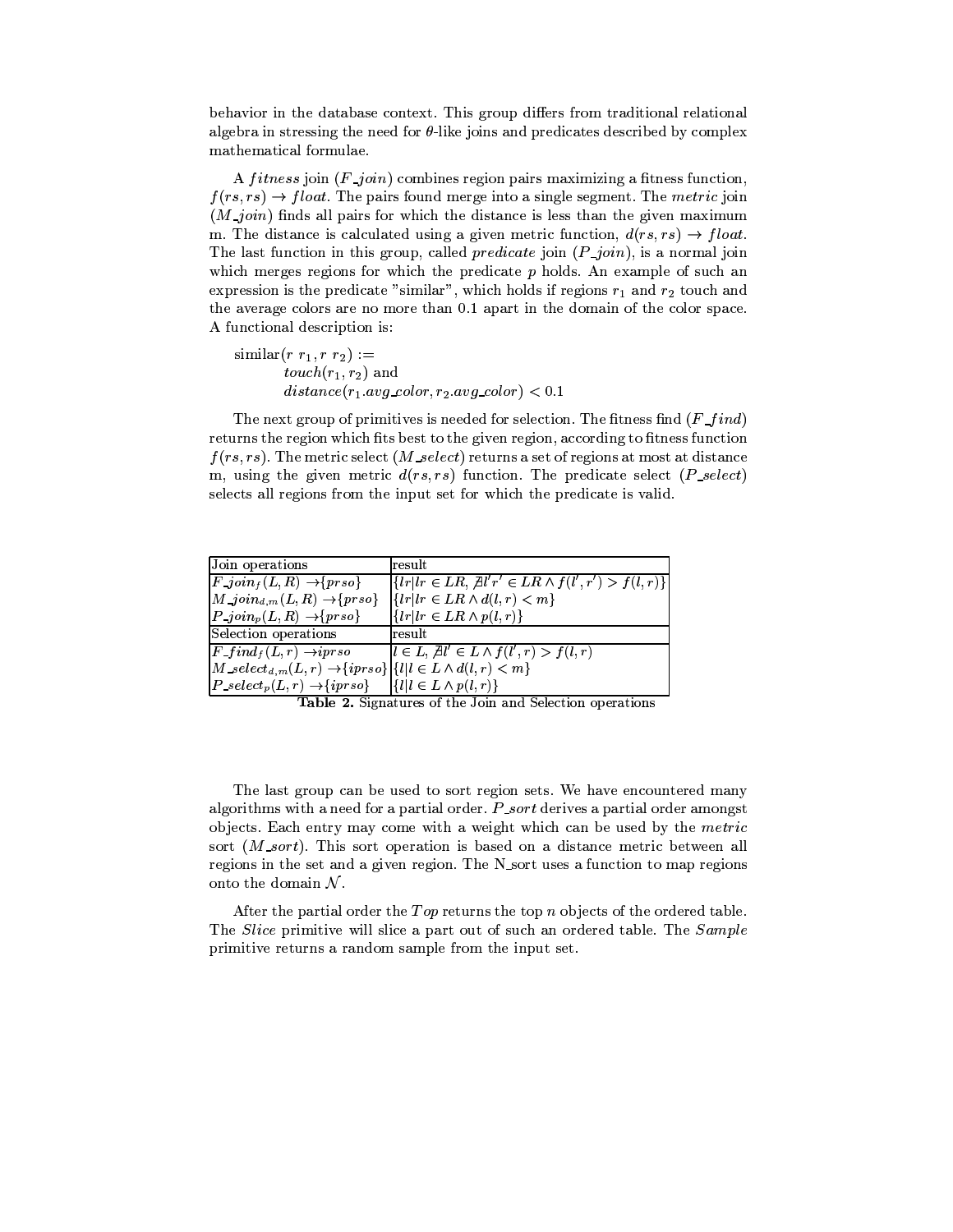# $\overline{\mathbf{4}}$ Acoi Image Retrieval Benchmark

The next step taken was to formulate a functional benchmark of image retrieval problems. Many such performance benchmarks exist for DBMS for a variety of application areas. Examples in transaction processing are the TP series (TPC-C) and TPC-D) and in geographic information systems the SEQUOIA 2000 storage benchmark. We are not aware of similar benchmarks for image retrieval. The construction of such a benchmark is one of the goals of Amis. Both the database and image processing community would benefit from such a public accessible benchmark.<sup>3</sup>

Its function is to demonstrate and support research in image processing and analysis in a database context. Therefore, we derived the following characteristics from the algorithms used in the image processing domain.

- $-$  Large Data Objects The algorithms use large data objects. Both in terms of base storage (pixels), but also the derived data incurs large space overhead.
- $-$  Complex Data Types The algorithms use specialized complex data types. Derived data is often stored in special data structures.
- Fuzzy data The computational model used is based on heuristics and fuzzy data. This fuzzy data should be accompanied by some form of fuzzy logic.

The Acoi Benchmark Data The data for the benchmark consists of two Image sets, one of 1K images and one of 1M images. The images are retrieved randomly from the Internet using a Web robot. The set contains all kinds of images, i.e. binary and gray scale, small and large but mostly color images.

*The Acoi Benchmark Queries* Based on the characteristics encountered in the image processing community a set of 6 distinctive queries for the benchmark was identified, which are shown in Table 3.

Query 1 loads the database DB from external storage. This means storing images in database format and calculation of derived data. Since the benchmark involves both global and local image features this query may also segment the images and pre-calculate local image features.

Query 2 is an example of global feature extraction as used in QBIC. This query extracts a normalized color histogram. We only use the Hue component of the Hue, Saturation, Intensity color model. The histogram has a fixed number of 64 bins. In query 3 these histograms are used to retrieve histograms within a given distance and the related images. The histogram  $h$  should have 16 none-zero bins and 48 zero. The none-zero bins should be distributed homogeneous over the histogram. The query Q3a sorts the resulting set for inspection.

Query 4 finds the nearest neighboring regions in an image. Near is defined here using a user-defined function,  $f$ . This function should be chosen so that neighbors touch and that the colors are as close as possible.

Query 5 segments an input image. Segmentation can also be done with specialized image processing functions, but to show the expressive power of the

<sup>&</sup>lt;sup>3</sup> Readers can contact authors for a copy of the Acoi Benchmark.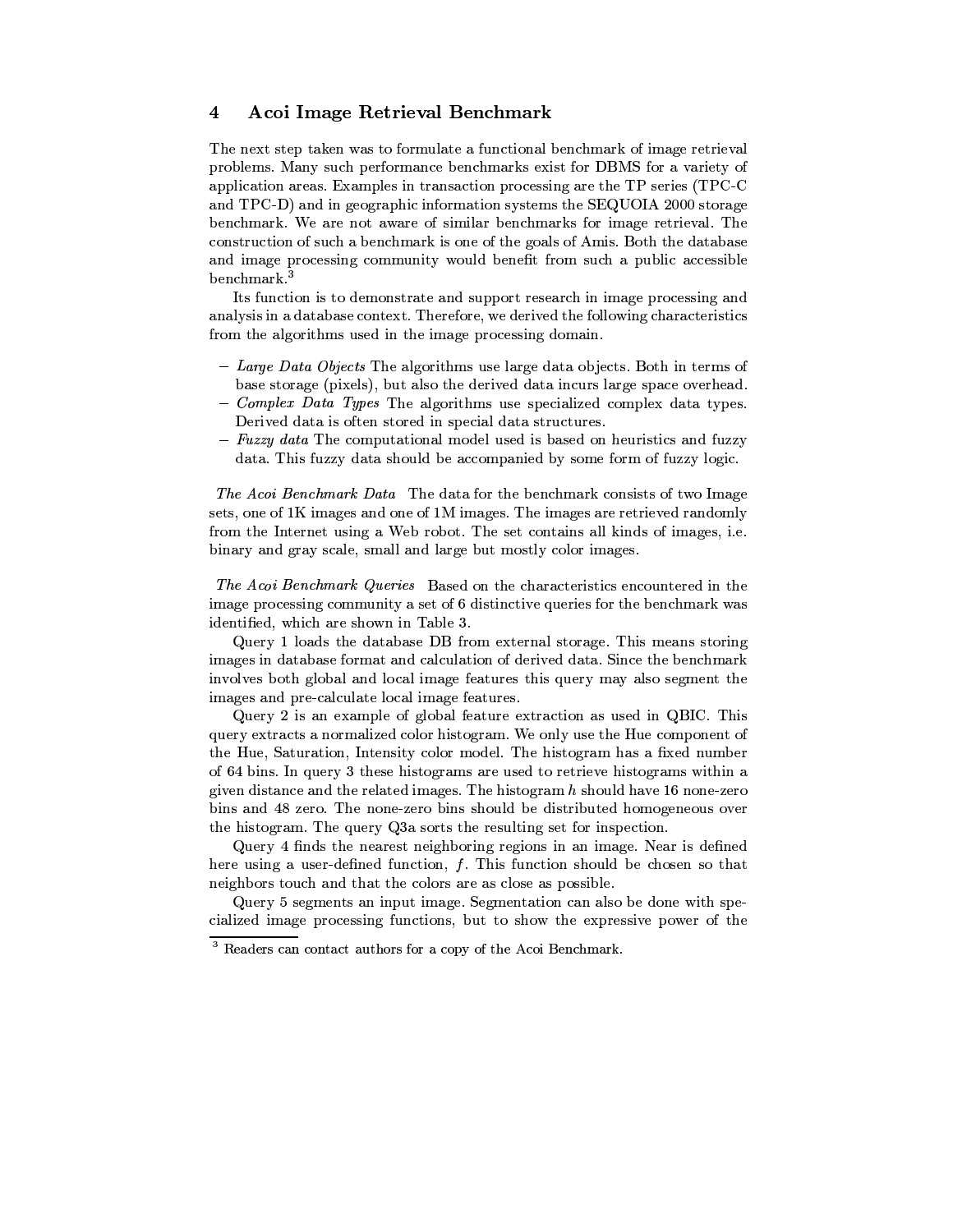algebra we also include it here in its bare form. Finally Q6 searches for all images in the database which have similar segments as the example image. The resulting list of images is sorted in query 6a.

| n r | query                                                                                     |
|-----|-------------------------------------------------------------------------------------------|
| Q1  | DB load                                                                                   |
|     | $Q2 \ \left\{ \{h i \in Im s \wedge h = normalized\ color\ histogram(i)\} \right\}$       |
|     | Q3 $\{i i \in Ims \wedge L^2distance(normalized\_color\textit{ histogram}(i), h) < 0.1\}$ |
|     | Q3alsort Q3                                                                               |
| Q4  | $\{n_1n_2 n_1n_2 \in Regs(im) \wedge \text{Ans } \in Regs f(n_1, n_3) > f(n_1, n_2)\}\$   |
| Q5  | $\left \{rs rs \subset Regs(i) \wedge \forall r_1r_2 \in \overline{RS}:\right\}\right $   |
|     | $L^2$ distance (avg_color(r <sub>1</sub> ), avg_color(r <sub>2</sub> )) < 0.1             |
|     | $\wedge \exists s_0 \ldots s_n \in rs$ :                                                  |
|     | r touch $s_0 \wedge$                                                                      |
|     | $s_i$ touch $s_{i+1}$ $\wedge$                                                            |
|     | $s_n$ touch $s$ }                                                                         |
| Q6  | $\{i \forall s_i \in Q6(i)\exists s_e \in Segs(e)\}$                                      |
|     | $d(s_i, s_e) < min\_dist$                                                                 |
|     | Q6a sort Q6                                                                               |

Table 3. Benchmark Queries

The Benchmark Evaluation To compare the results of various implementations of the benchmark we used the following simple overall evaluation scheme. The performance of the Acoi Benchmark against different implementation strategies can be compared using the sum of all query execution times. This way moving a lot of pre-calculation to the DB-load query will not improve performance unless the information stored has low storage overhead and is expensive to recalculate on the fly.

# $\overline{5}$ **Performance Assessment**

The benchmark has been implemented in Monet using its extensible features. Details about Monet can be found at {http://www.cwi.nl/~monet}. The DB-load query loads the images using the image import statement into the Acoi\_Images set. We only load the images in the system. No pre-calculation has been performed.

The color histogram query  $(Q2)$  can be expressed in the Acoi algebra as follows:

var Q2 := [normalized\_color\_histogram](Acoi\_Images);

The brackets will perform the operation normalized color histogram on all images int the Acoi Images set. It returns a set of a histograms. Q3 uses a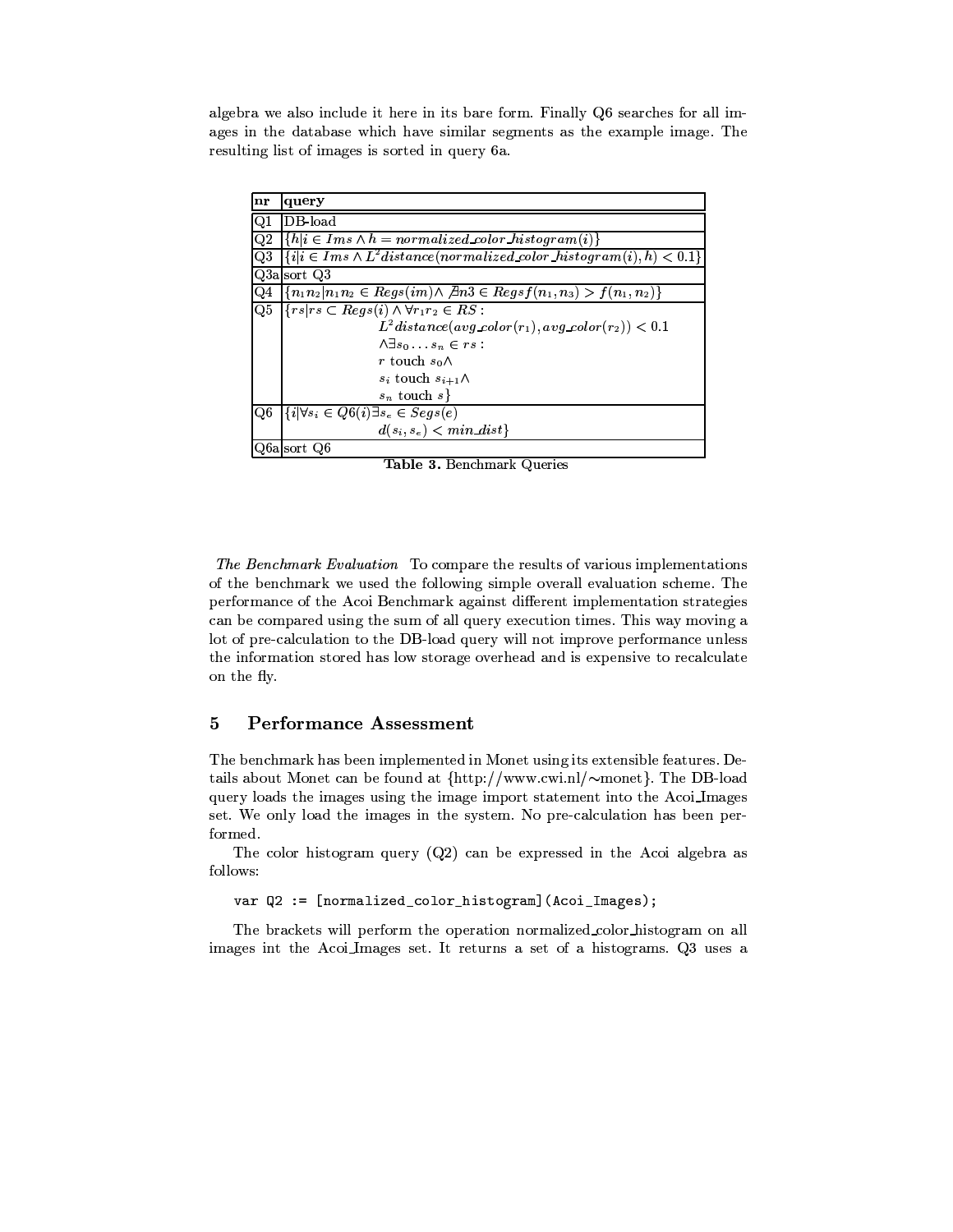M select with the  $L^2$  metric. The sorting of Q3a can be done using the M sort primitive. Query  $Q4$  is implemented in the Acoi algebra using a  $F$ -join with the function  $f(r_1, r_2)$  defined as follows:

$$
(r_1, R_2) :=
$$
  
dist( $r_1$ .color(),  $r_2$ .color()) if  $r_1$ .touch( $r_2$ )  
max\_dist

 $\boldsymbol{f}$ 

The queries 5 and 6 are implemented by longer pieces of Monet code. The segmentation of query Q5 use an iterative process. This process can make use of the F<sub>right</sub> primitive to find the best touching regions based on the color distance, see [13] for full details.

Query Q6 can be solved using a series of M\_select calls. For each segment in the example image we should select all Images with similar segments, where similar is defined using the metric given. The intersection of the selected images is the result of query 6. This can be sorted using the M\_sort primitive.

*The Benchmark Results* We run these queries using the small Acoi database of 1K images. The small benchmark fits in main memory of a large workstation. The database size is approximately 1G. We used a sparc ultra II with 128 MB of main memory running the Solaris operating system, to perform the benchmark on. Using the Acoi algebra we could implement the benchmark with very little effort.

The initial results can be found in Table 5. Overall the benchmark took 3468.8 seconds.

In the result we can see that the DB-load query takes more than 80 percent of the overall benchmark result. This unexpected result stems from heavy swapping of the virtual memory management system. Main memory runs out quickly, so swapping will influence the performance. Based on our early experimentation with multi-giga-byte databases this problem can be resolved with some careful loading scripts.

We found that the results of queries Q4 and Q5 were low. The none-optimized current implementation of F-join was responsible for the low performance. To improve it we moved the spatial constrains out of the F-join. This allows us to find candidate pairs based on the spatial relation between regions quickly. This way we improved the performance of the queries Q4 from 5 to 1 second and Q5 from 21 to 1.2 seconds using a few minutes of programming. A similar step in a traditional image programming environment would have meant partly re-coding several pages of  $c/c++$  code.

|          | Query Time(s)  Query Time(s) |     |      |
|----------|------------------------------|-----|------|
|          | 2865                         |     | . .0 |
| $\Omega$ | 598                          | Э5  |      |
| Q3       | - 5                          | Э6  | . 5  |
| Q3a      | 0.3                          | 26a | 0.3  |

Table 4. The Acoi Benchmark Results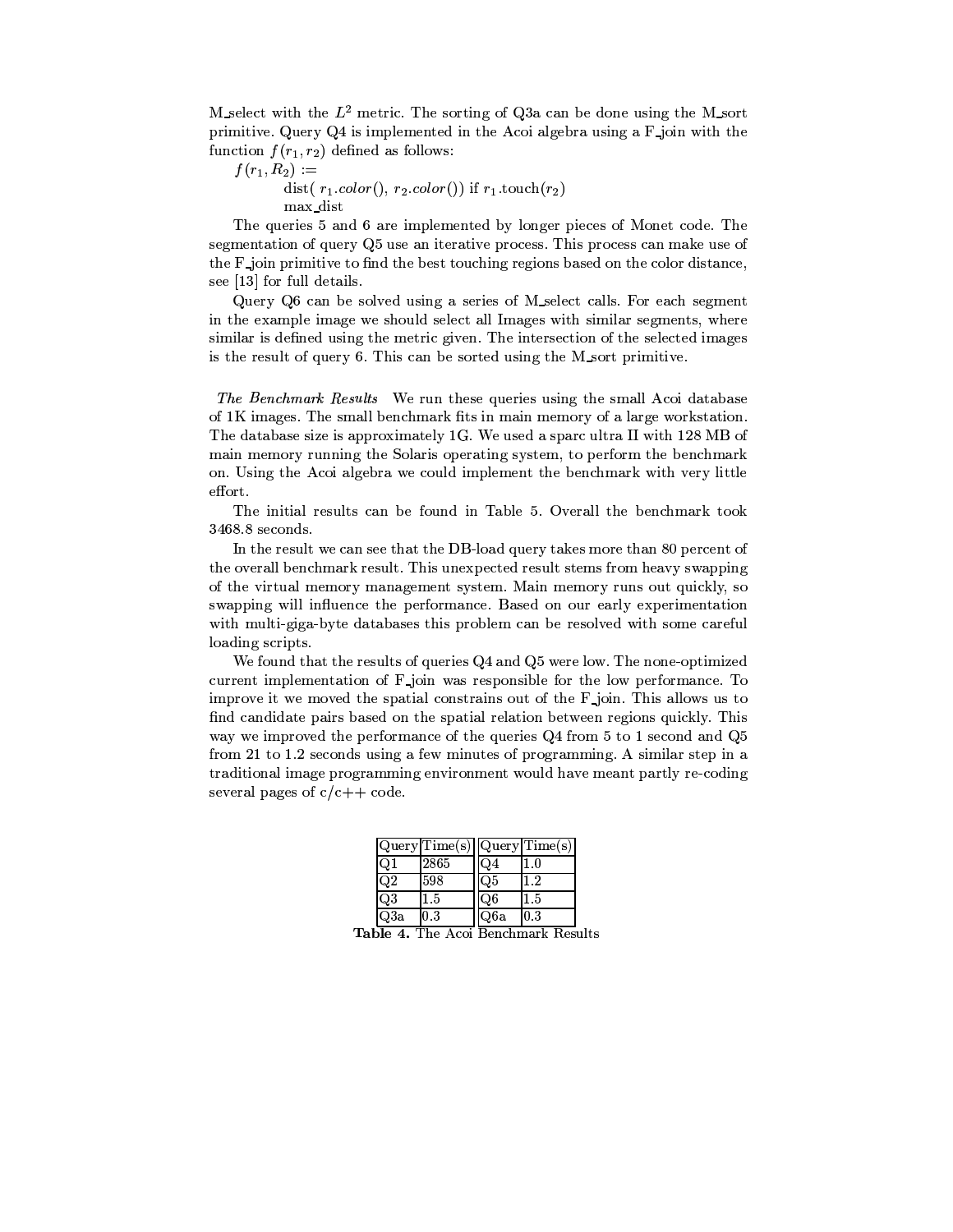# Conclusions 6

In this paper we introduced an algebraic framework to express queries on images, pixels, regions, segments and objects. We showed the expressive power of the Acoi algebra using a representative set of queries in the image retrieval domain. The algebra allows for user defined metric functions and similarity functions, which can be used to join, select and sort regions. The algebra is extensible with new region properties to accommodate end user driven image analysis in a database context.

We have implemented the algebra within an extensible DBMS and developed a functional benchmark to assess its performance. In the near future we expect further improvement using extensibility in search methods and index structures to improve the performance of the algebra. As soon as the full Acoi database is ready we will perform the benchmark on the set of 1M images.

# References

- 1. P.A. Boncz and M.L. Kwakkel, F. Kersten. High Performance support for OO traversals in Monet. In BNCOD proceedings, 1996.
- 2. Peter A. Boncz, Wilko Quak, and Martin L. Kersten. Monet and its Geographic Extensions: a novel Approach to High Performance GIS Processing. In EDBT proceedings, 1996.
- 3. R. Chellappa and R. Bagdazian. Fourier Coding of Image Boundaries. IEEE Transactions on Pattern Analysis and Machine Intelligence, 6:102-105, 1984.
- 4. E. Clementini, P. Felice Di, and P. Oosterom van. A Small Set of Formal Topological Relationships Suitable for End-user Interaction. In SSD: Advances in Spatial Databases. LNCS, Springer-Verlag, 1993.
- 5. G. Copeland and S. Khoshafian. A Decomposed Storage Model. In Proc. ACM SIGMOD Conf., page 268, Austin, TX, May 1985.
- 6. C. Faloutsos, R. Barber, M. Flickner, J. Hafner, W. Niblack, D. Petkovic, and W. Equitz. Efficient and Effective Querying by Image Content. Intelligent Information Systems 3, pages 231-262, 1994.
- 7. H. Freeman. On the encoding of arbitrary geometric configurations. Transactions on electronic computers, 10:260-268, jun 1961.
- 8. T. Gevers and A. W. M. Smeulders. Evaluating Color and Shape Invariant Image Indexing for Consumer Photography. In Proc. of the First International Conference on Visual Information Systems, pages 293-302, 1996.
- 9. S W Golomb. Run-Length Encodings. IEEE Transactions on Information Theory  $12(3)$ , pages 399-401, july 1966.
- 10. Anil K. Jain. Fundamentals of Digital Image Processing. Prentice-Hall, Englewood Cliffs, NJ, 1989.
- 11. Hong-Chih Liu and M. D Srinath. Corner Detection from Chain-Code. Pattern  $Reognition (1-2), 1990, 23:51-68, 1990.$
- 12. B. B. Mandelbrot. The Fractal Geometry of Nature. W.H. Freeman and Co., New York, rev 1983.
- 13. N.J. Nes and M.L. Kersten. Region-based indexing in an image database. In proceedings of The International Conference on Imaging Science, Systems, and Technology, Las Vegas, pages 207-215, June 1997.